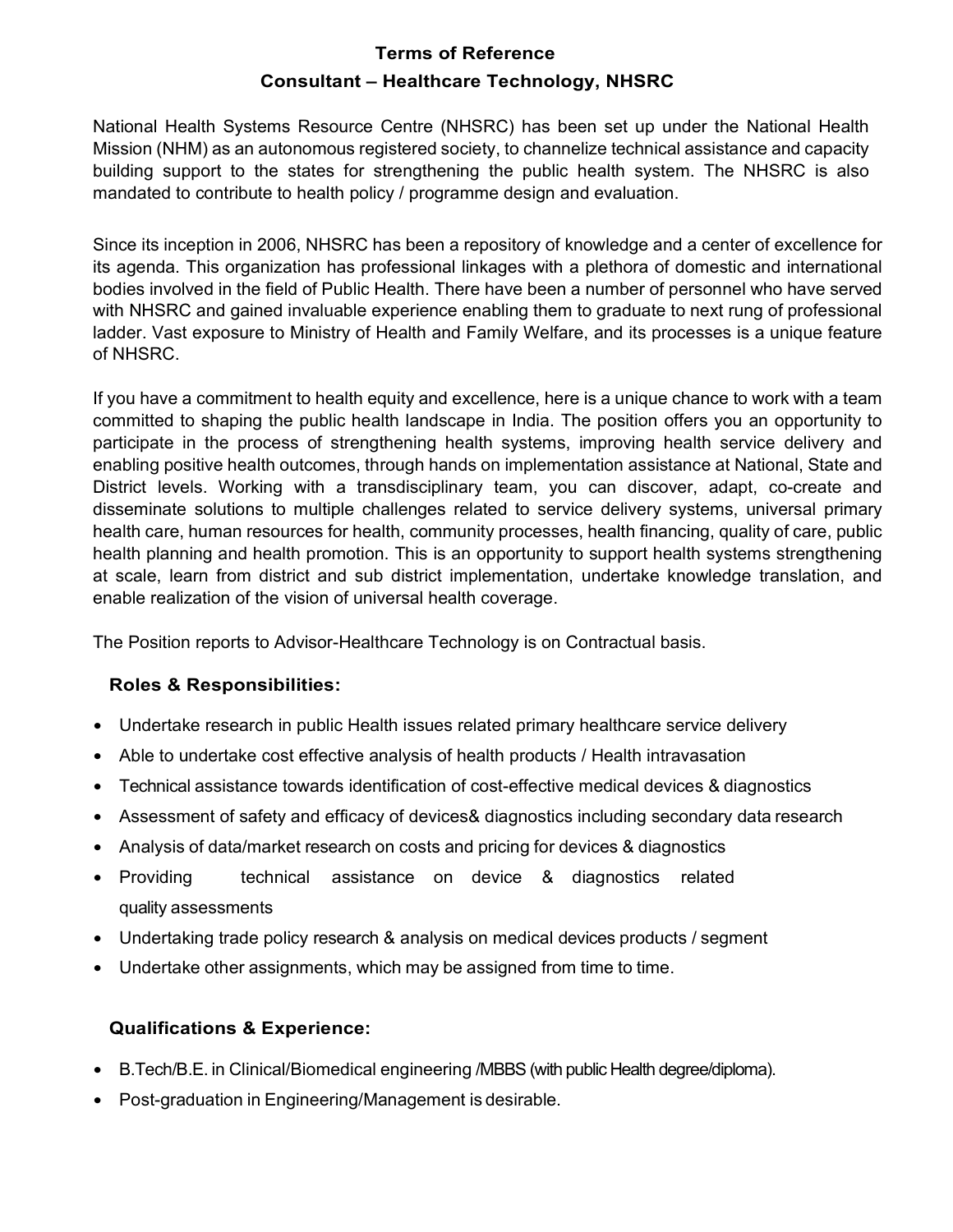- Published work in the area of devices/diagnostics/clinical research/systematic reviews or metaanalysis of published studies/trials on devices/diagnostics.
- At least 2 years of post-qualification work experience in analytical roles specializing in devices & diagnostics validation/evaluations desirable.
- Computer proficiency with high level of familiarity with commonly used packages like MS Word, Excel, Power Point & Web surfing to search relevant data & documents.
- Excellent communication and presentation skills, analytical and interpersonal abilities, excellent oral and written communication skills in English.
- Demonstrated ability to work in a multi-disciplinary team environment.
- Knowledge in Health systems development desirable.
- Willingness to travel to states & districts to collect technical information and ability to subsequently synthesize information into research evidence.
- Formal Educational Qualification could be relaxed for exceptional candidates.

Age Limit: 45 years & below. (As on last date of receiving applications)

Work Location: New Delhi; Opportunity to gain hands on experience of public health canvas of states and districts. (Travel to states and districts may be involved.)

## Remuneration Range: Between Rs. 60,000/- to Rs. 1,20,000/- \*Fee offered within the band will be commensurate with qualification and experience.

Other Benefits: In addition to the renumeration mentioned above, Consultants of NHSRC are entitled to Free Accidental insurance, Subsidized Medical insurance (Pending Approval from MoH&FW), Mobile bills reimbursement, Laptop reimbursement (As per NHSRC Policy), 30 days Consolidated leave, fully paid Maternity leave (For Female Consultants) as per Government of India policy, performance linked increments, TA/ DA and per diem for on-duty visits.

**Duration of Contract:** Contract till 31<sup>st</sup> March 2024 with further extensions of similar duration (subject to satisfactory performance)

Candidates selected in this interview could be considered for other vacant positions at NHSRC requiring similar skill sets and at appropriate level.

How to apply: Candidates are requested to fill the online application correctly which is available on the NHSRC website (http://nhsrcindia.org). Applications will be accepted in the prescribed online application format only. Last date for receiving applications is  $14<sup>th</sup>$  March 2022.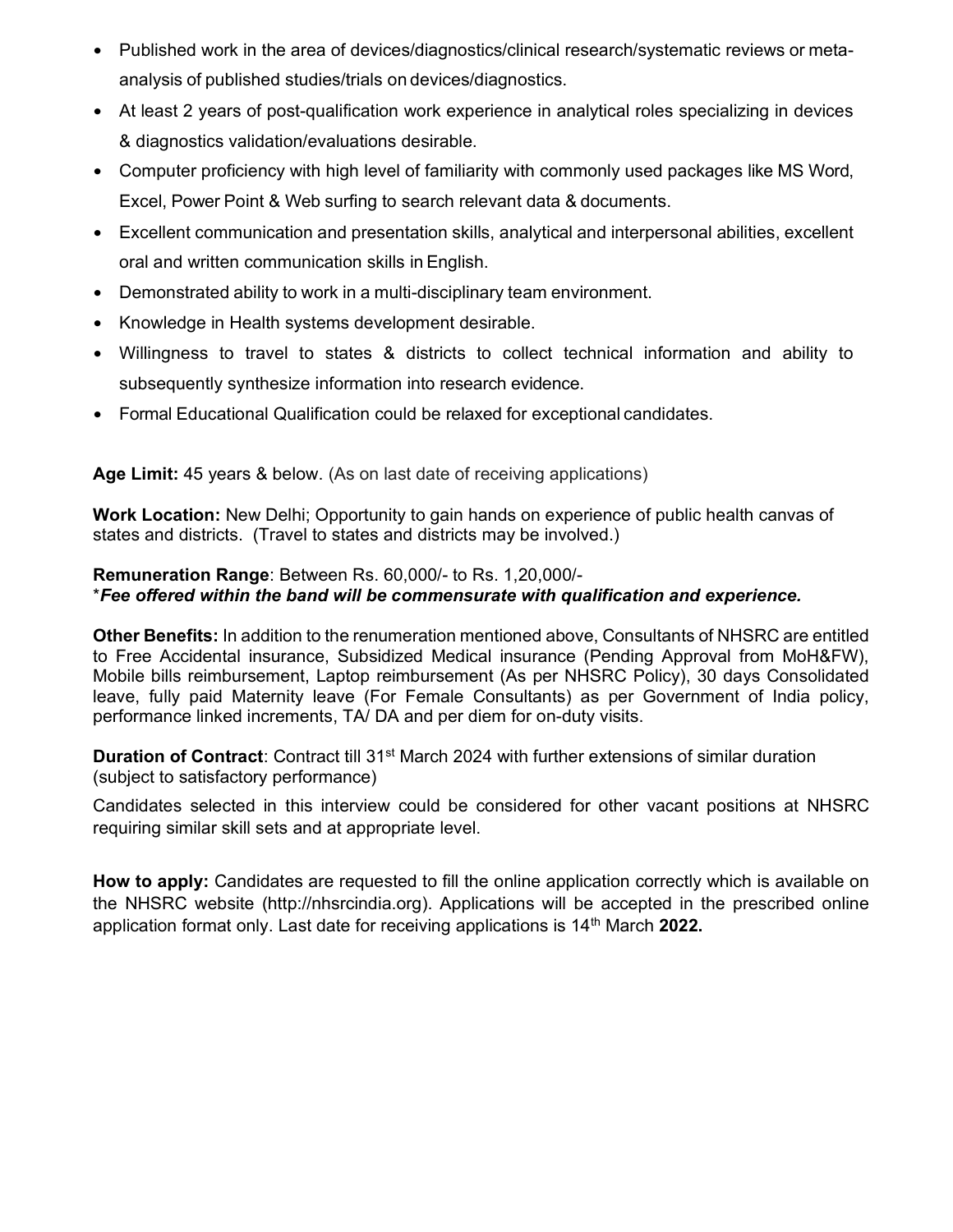#### संदर्भ शर्तें कनसल्टेंट– स्वास्थ्य देखभाल प्रौद्योगिकी

राष्ट्रीय स्वास्थ्य प्रणाली संसाधन केंद्र(एनएचएसआरसी) की स्थापना राष्ट्रीय स्वास्थ्य मिशन (एनएचएम) के अंतर्गत स्वायत्त पंजीकृत संस्था के रूप में की गई है। एनएचएसआरसी का उददेश्य स्वास्थ्य प्रणाली को मजबूत करने के लिए राज्यों को तकनीकी सहायता उपलब्ध कराना और क्षमता निर्माण में समर्थन देना है। एनएचएसआरसी को स्वास्थ्य नीति / कार्यक्रम डिजाइन और मुल्यांकन के लिए योगदान करने का भी जनादेश प्राप्त है।

वर्ष 2006 में आरंभ से ही एनएचएसआरसी अपने एजेंडे के लिए ज्ञान का भंडार और उत्कृष्टता का केंद्र रहा है। इस संगठन के सार्वजनिक स्वास्थ्य के क्षेत्र में संलग्न अनेक घरेलू और अंतरराष्ट्रीय निकायों के साथ व्यावसायिक संबंध हैं। ऐसे अनेक व्यक्ति हैं जिन्होंने एनएचएसआरसी के साथ कार्य किया और अमूल्य अनुभव प्राप्त किया जिससे पेशेवर मंजिल की अगली सीढ़ी पर छलांग लगाने में सक्षम हुए। स्वास्थ्य एवं परिवार कल्याण मंत्रालय के साथ कार्य करने के व्यापक अवसरों के साथ एनएचएसआरसी की प्रक्रियाएं इसकी विशेषताएं हैं। अनूठी

यदि आप स्वास्थ्य देखभाल, स्वास्थ्य निष्पक्षता और उत्कृष्टता के लिए प्रतिबद्ध हैं तो यह भारत में सार्वजनिक स्वास्थ्य परिदृश्य को दिशा देने के लिए प्रतिबद्ध टीम के साथ कार्य करने का अनूठा अवसर है। यह पद आपको स्वास्थ्य प्रणाली को मजबूत करने, स्वास्थ्य सेवा वितरण में सुधार और राष्ट्रीय, राज्य एवं जिला स्तरों पर कार्यान्वयन सहायता के बारे में अनुभव के माध्यम से सकारात्मक स्वास्थ्य परिणामाँ प्त करने की प्रक्रिया में भागीदारी का अवसर उपलब्ध कराता है। विभिन्न क्षेत्रों में काम करने वाले दल के साथ कार्य करके आप सेवा वितरण प्रणाली, सार्वभौमिक प्राथमिक स्वास्थ्य देखभाल, स्वास्थ्य के लिए मानव संसाधन, सामुदायिक प्रक्रियाओं, स्वास्थ्य वित्तपोषण, देखभाल की गुणवत्ता एवं रोगी सुरक्षा, सार्वजनिक स्वास्थ्य नियोजन और स्वास्थ्य संवर्द्धन संबंधी अनेक चुनौतियों के समाधान खोजने, अपनाने और सह-सृजन के साथ उनका प्रचार-प्रसार कर सकते हैं। यह व्यापक स्तर पर स्वास्थ्य प्रणाली को मजबूत करने में समर्थन देने, जिला और उप–जिला कार्यान्वयन से सीखने, ज्ञान का अनुवाद करने या दूसरों तक पहुंचाने और सार्वभौमिक स्वास्थ्य कवरेज के दृष्टिकोण को साकार करने में सक्षम बनाने का अवसर भी है।

सलाहकार-स्वास्थ्य सेवा प्रौद्योगिकी को स्थिति रिपोर्ट अनुबंध के आधार पर है।

## भूमिकाएं और जिम्मेदारियांः

 $\bullet$ 

- प्राथमिक स्वास्थ्य देखभाल सेवा वितरण से संबंधित सार्वजनिक स्वास्थ्य मुद्दों में अनुसंधान संचालन
- रवास्थ्य उत्पादों / स्वास्थ्य इंटरावासेशन का कम लागत का विश्लेषण कराने में सक्षम
- कम लागत वाली मेडिकल डिवाइस और निदानों की पहचान की दिशा में तकनीकी सहायता  $\bullet$
- द्वितीयक आंकड़ों के अनुसंधान सहित डिवाइसों और निदानों की सुरक्षा और प्रभाव का आकलन
- डिवाइसों और निदानों के लिए लागत और मूल्य के बारे में आंकडे / बाजार अनुसंधान का विश्लेषण  $\bullet$
- गुणवत्ता आकलन से संबंधित डिवाइस और निदानों के बारे में तकनीकी सहायता उपलब्ध कराना
- मेडिकल डिवाइस उत्पादों / सेगमेंट के बारे में ट्रेड पॉलिसी अनुसंधान और विश्लेषण कराना
- अन्य कार्य करना जो समय –समय पर सौंपे जा सकते हैं

#### शैक्षिक योग्यता और अनुभव

- क्लीनिकल / बायोमैडिकल इंजीनियरिंग में बीटेक / बीई / एमबीबीएस— के साथ सार्वजनिक स्वास्थ्य में डिग्री / डिप्लोमा
- इंजीनियरिंग / प्रबंधन में स्नातकोत्तर वांछनीय है  $\bullet$
- डिवाइसेज / निदान / क्लीनिकल अनुसंधान के क्षेत्र में प्रकाशित कार्य / व्यवस्थित समीक्षा या प्रकाशित अध्ययनों का मेटा-एनालिसिस / डिवाइसेज / निदान पर परीक्षण
- शैक्षिक योग्यता हासिल करने के उपरांत विशेष रूप से डिवाइसेज और निदानों के वैधीकरण/आकलन में विश्लेषणात्मक  $\bullet$ भूमिकाओं में कम से कम 2 वर्ष का अनुभव वांछनीय है
- ्एमएस वर्ड, एक्सेल, पॉवर पाइंट और संबंधित आंकड़े और दस्तावेज खोजने के लिए वेब सर्फिंग जैसे